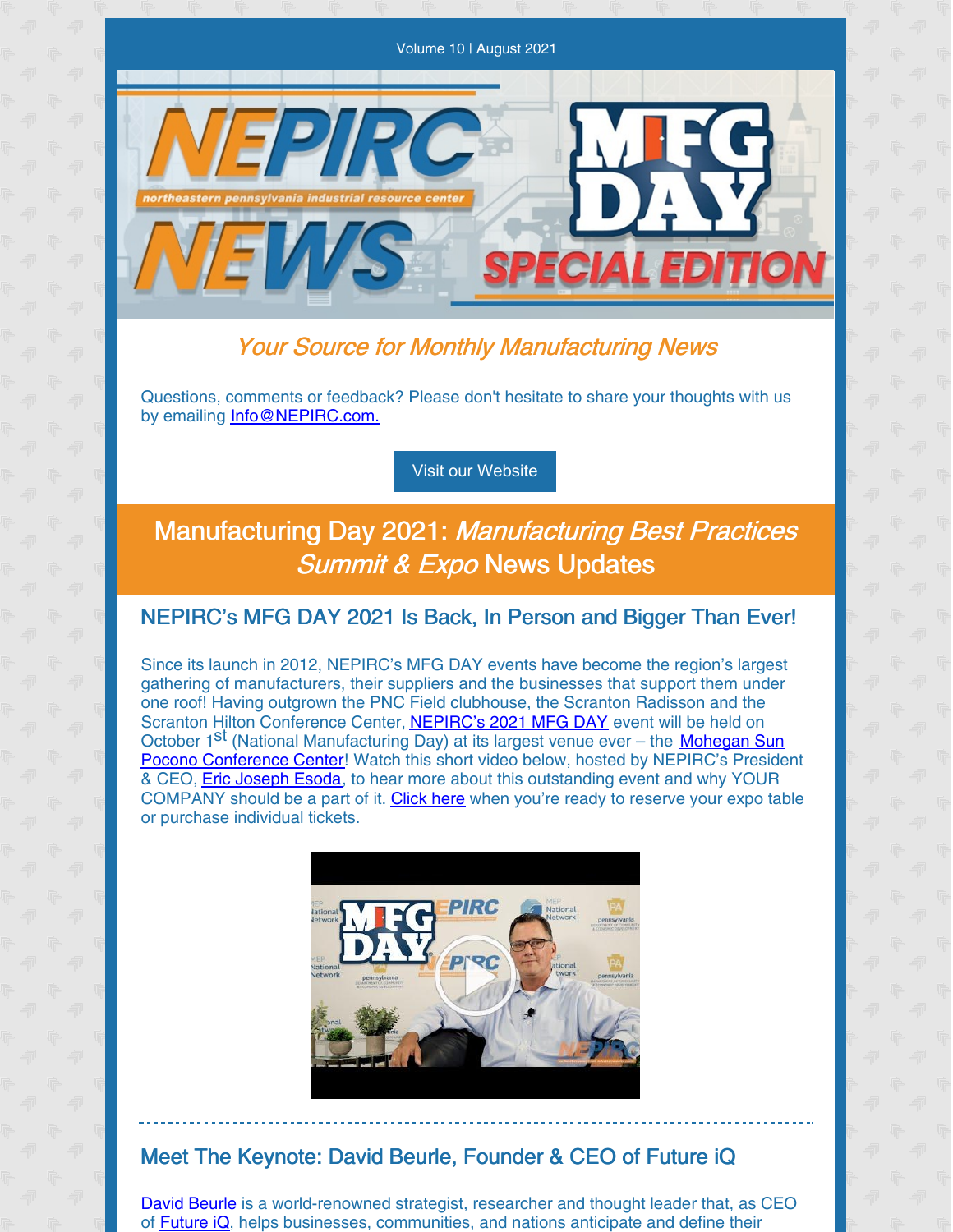futures in the face of rapidly converging forces that have the potential to reshape everyday life, workforce trends, customer demands and global economic activity. By overlaying deep data in the realms of automation, technology, demographic and workforce shifts, power structures, transportation, and globalization, David is able to "create future intelligence" that has positioned him as a valued lecturer and speaker at more than 400 venues across the U.S., Canada, Australia and Europe and an established author. A graduate of Sydney University (Australia), Mr. Beurle has traveled the world facilitating workshops and strategic planning sessions that ask "future splitting questions" and explore the ways in which inevitable change impacts every facet of our lives. His recent focus on the impact of the "next industrial [revolution](https://future-iq.com/foresight-research/foresight-the-next-industrial-revolution/)" makes him an excellent returning keynote speaker for NEPIRC's MFG DAY 2021 event – after hosting NEPIRC's 2019 event to a sellout audience. Check out the video below for a short interview with Mr. Beurle.



#### Sponsorships Provide High Return on Investment!

Being a [NEPIRC](https://nepirc.com/manufacturing-day-2021/) MFG DAY 2021 event sponsor provides a high return on investment – as 89% of 2019 attendees reported a much greater level of sponsor products and services following the event, and an impressive 82% of 2019 attendees said they were "much more likely" to do business with an MFG DAY sponsor they had met at the event within the next 12 months! Sponsorship gives firms access to an estimated audience of 400 decisionmakers within 100 prospective new client companies – that's a great value for a modest sponsorship investment! Don't take our word for it – just watch the short video below from a few of our 2019 sponsors.



You can [CLICK](https://nepirc.com/wp-content/uploads/MFG-Day-2021-Sponsorship-Opps-Gold-Sold-Out.pdf) HERE to review available sponsorship levels, or just email or call Chelsey Coslett, NEPIRC's Manager of Marketing & Stakeholder Engagement, at [Chelsey@NEPIRC.com](mailto:Chelsey@NEPIRC.com) or 570.704.0018 to review sponsorship options or create a customized plan to fit your budget.

This Year's Manufacturer Breakout Sessions: Timely Topics for Your **Business**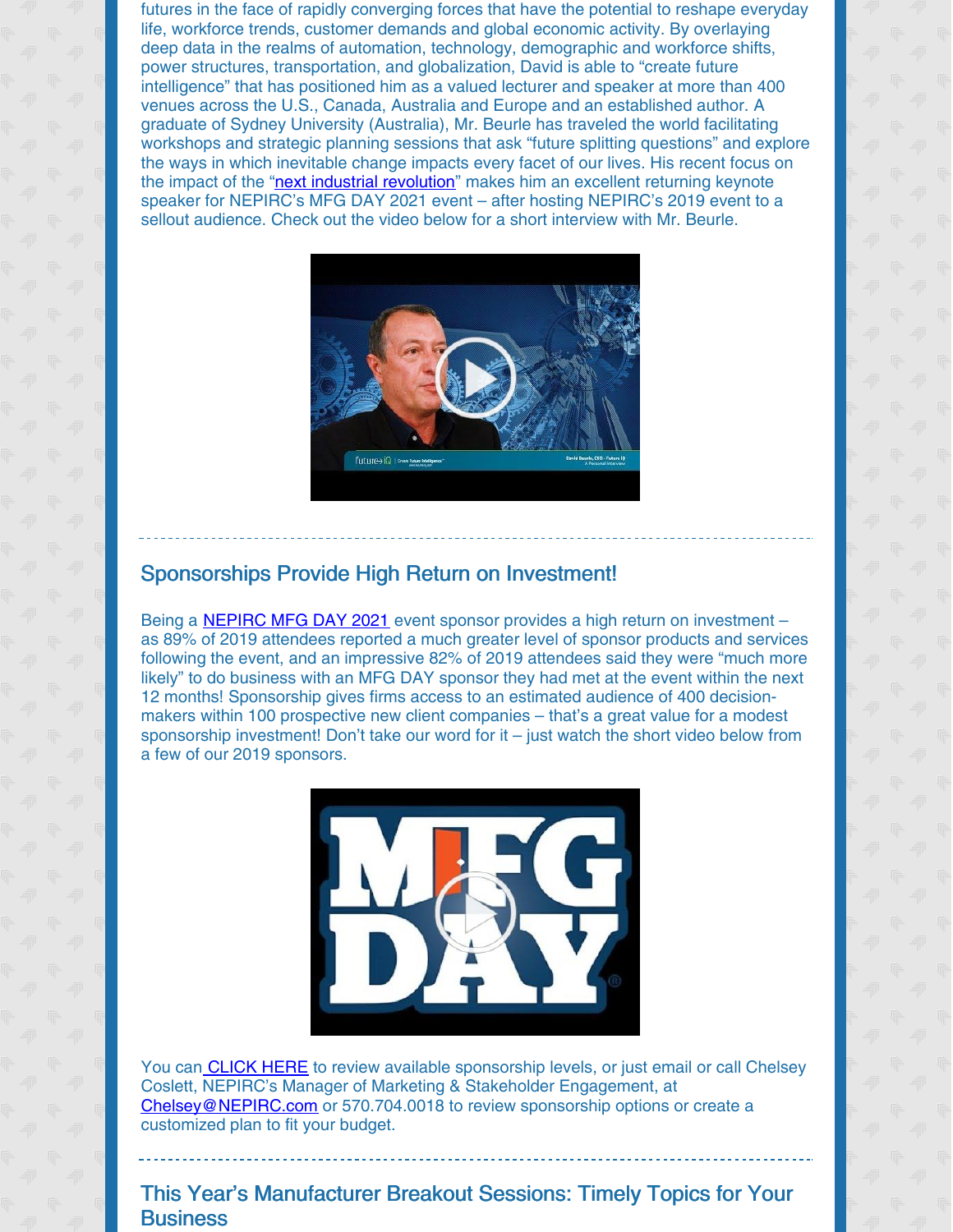NEPIRC's MFG DAY 2021 event will feature three (3) concurrent expert-led breakout sessions addressing timely topics, opportunities and challenges facing our manufacturing community:

- Creative [Problem-Solving](https://www.linkedin.com/in/steve-goul-010756204/) Methods for Teams & Team Leaders hosted by Steve Goul, Lean Six Sigma Master Black Belt (LSSMBB)
- Solving Today's Workforce Challenges Through Automation & Continuous Improvement – hosted by Brian [Matyjevich](https://www.linkedin.com/in/brian-matyjevich-6b428b8b/), Lean Six Sigma Master Black Belt (LSSMBB)
- Design Thinking & High Performance Teams hosted by Leo [Gilroy](https://www.linkedin.com/in/leo-gilroy-262b898/), MBA and Executive Program Alumnus, Wharton Business School

Manufacturers can participate in NEPIRC's MFG DAY 2021, and gain access to ALL of the activities of the day – including the keynote, breakout sessions, seated luncheon, panel discussions and networking reception – by [CLICKING](https://www.eventbrite.com/e/nepirc-manufacturing-day-2021-manufacturing-best-practices-summit-expo-tickets-164187109063?aff=ebdssbdestsearch) HERE.

## New For 2021: Three Company Journeys to Automation (Panel Discussion)

Join NEPIRC MFG DAY 2021's Gold Sponsor, and one of Inc. Magazine's Fastest-Growing Private Companies, Production Systems [Automation](https://psasystems.com/) (PSA) CEO Mike [McHale](https://www.linkedin.com/in/michael-mchale-35060b76/), in an interactive panel discussion that follows three (3) companies through their respective journey to automation, and learn how they evaluated which automation technology



was right for them, integrated that application into their existing workflow, cross-trained and upskilled their workforce and addressed cultural concerns throughout the process. With plenty of time for Q&A from the audience, this panel discussion is sure to appeal to manufacturers in all subsectors of our industrial market (food, metals, plastics, textiles, etc.).

#### MFG DAY 2019 Revisited: 94% of Attendees "Extremely Satisfied"; 89% Planned to Attend Again

NEPIRC's MFG DAY 2020 event was conducted virtually and attracted more than 500 participants. As we return to a live event in 2021, we're looking back at the great success we had when more than 400 guests joined us in 2019! In post-event surveys, 94% of respondents stated they were "extremely satisfied" with the day, and 89% were planning to join us again the following year. Want to hear directly from 2019 participants? Just watch the short video [below](https://youtu.be/uqZKPBjvARY). You can [CLICK](https://www.eventbrite.com/e/nepirc-manufacturing-day-2021-manufacturing-best-practices-summit-expo-tickets-164187109063?aff=ebdssbdestsearch) HERE to reserve your expo table or purchase individual tickets.